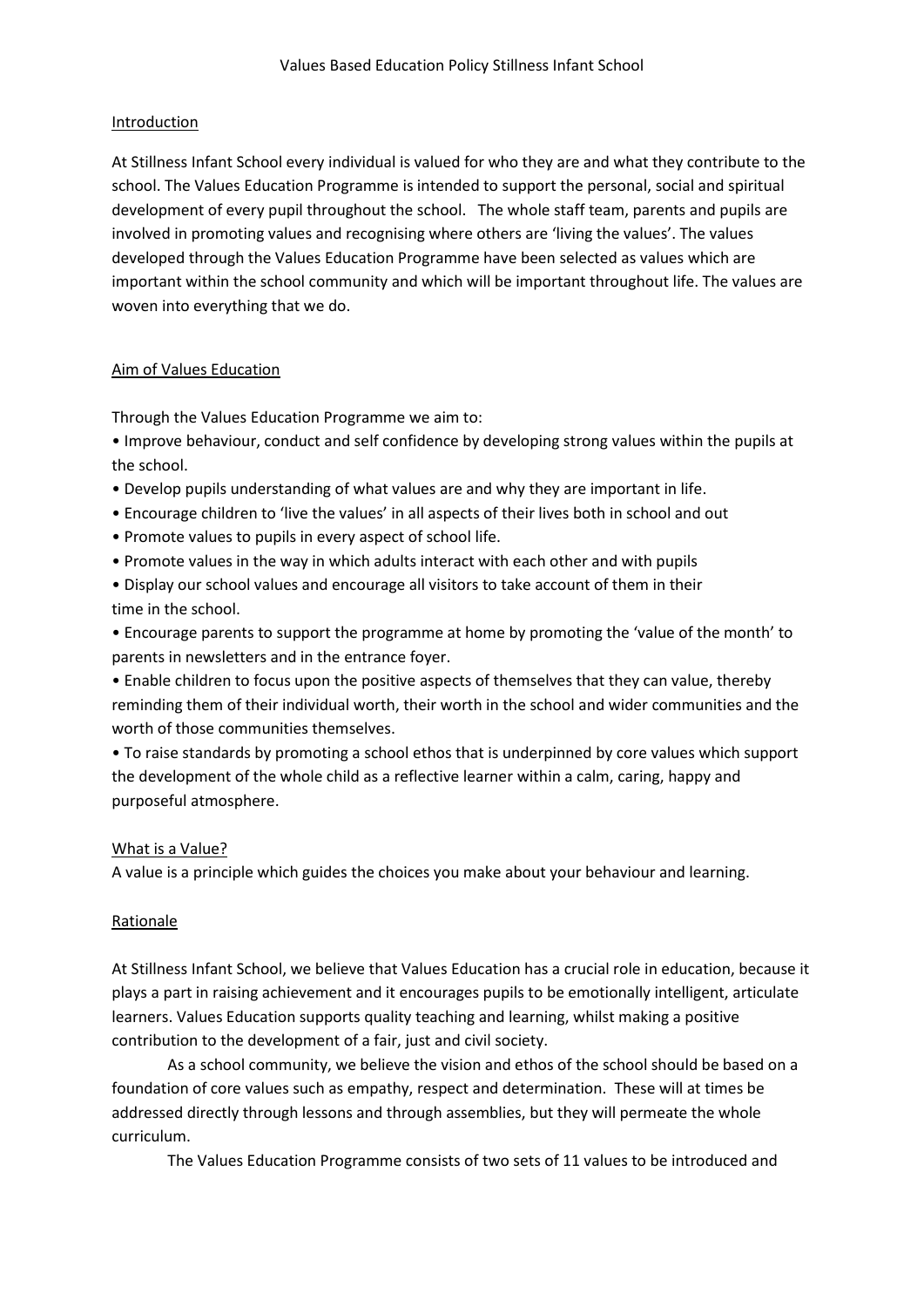developed over a two year rolling programme. Each month a new value is introduced, developed and promoted by all staff in every aspect of school life. Assembly themes will be predominantly values based with religious festivals observed and a balance of different religions promoted in teaching the values. The value of the month is promoted in the school values display, around the school on various displays, on the school website and in the values newsletter. Core values are in green. See appendices for the network of values and how they link.

| Month     | Year A (odd numbers) | Year B (even numbers) |
|-----------|----------------------|-----------------------|
| September | Learning             | <b>Manners</b>        |
| October   | Equality             | Trust                 |
| November  | Forgiveness          | Responsibility        |
| December  | <b>Kindness</b>      | Community             |
| January   | Perseverance         | Determination         |
| February  | Empathy              | Positivity            |
| March     | Individuality        | Appreciation          |
| April     | Patience             | Curiosity             |
| May       | <b>Respect</b>       | Friendship            |
| June      | Independence         | Communication         |
| July      | Pride                | Creativity            |

These values are the basis for the social, intellectual, emotional, spiritual and moral development of the child. We encourage pupils to consider these values, thereby developing knowledge, skills and attitudes that enable them to develop as reflective learners and grow to be stable, educated and emotionally intelligent civilised adults. We also expect our staff, governors and parents to support, adopt and live by the values to the best of their ability.

#### Teaching and Learning

The elements of Values Education for Teaching and Learning about Values are:

• Ensuring that the school's institutional values are consistent with the values that pupils are encouraged to develop.

• The active promotion of a whole school policy that has the support of all staff and is led and monitored by the Deputy Headteacher.

• A programme of school assemblies that introduce and explore a value each month (on a two year cycle). Pupils are encouraged to be actively involved in exploring their understanding of values.

• Direct teaching about values in the classroom. These sessions provide opportunities for personal reflection, moral discourse and appropriate activities which promote understanding.

• The school has a positive and inclusive ethos, with a feeling of equality, in which all pupils feel secure and able to share their thoughts, feelings and experiences knowing that these are always welcomed and valued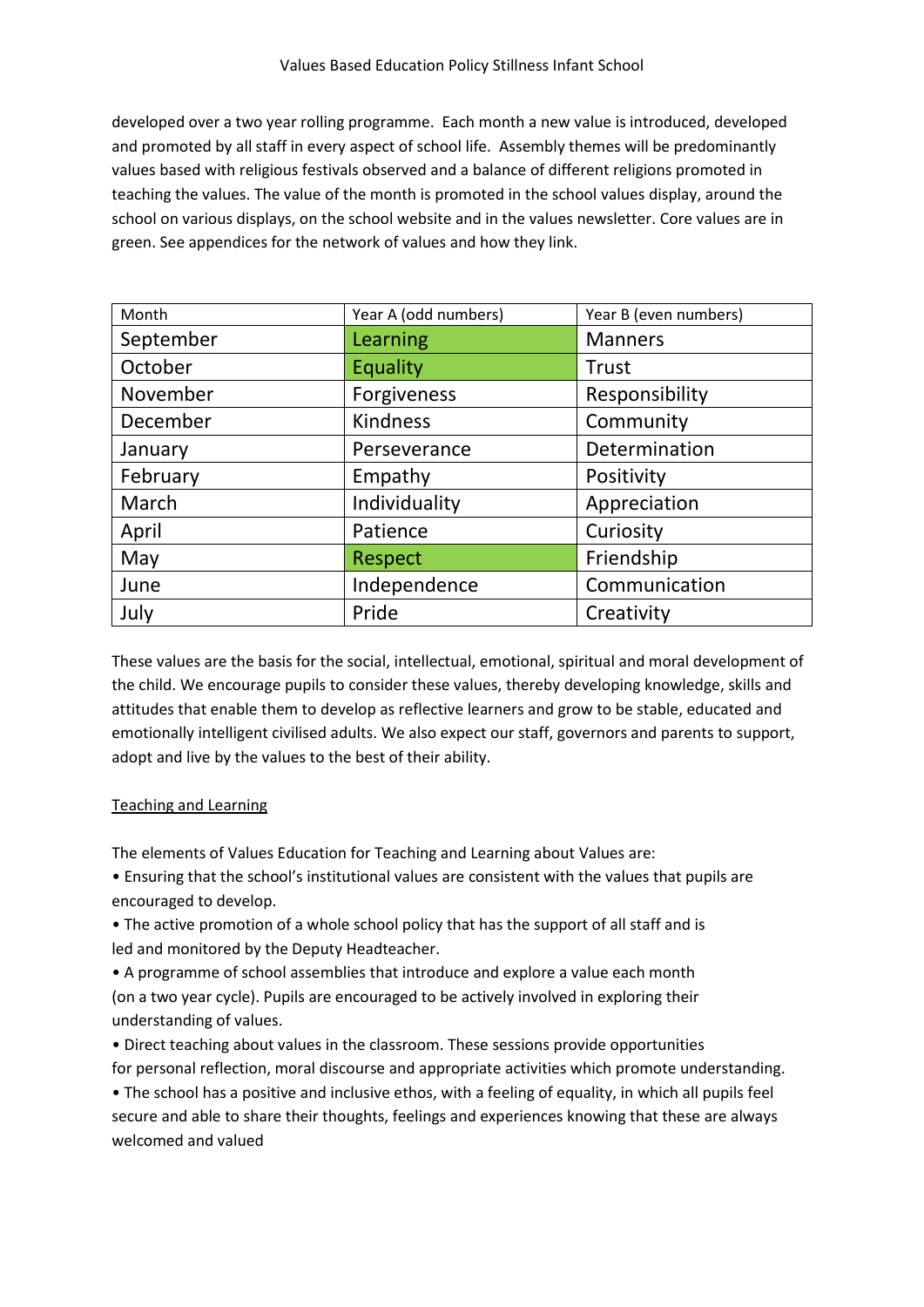Teaching and Learning about Values takes place in the following ways:

- By pupils using the value to guide their own actions
- Staff recognising pupils who are showing values in their attitude and behaviour through verbal praise.
- By ensuring that values are taught implicitly through every aspect of the curriculum.
- By staff modelling the value through their own behaviour.
- Through the work of the School Council.

• By involving all staff, governors and parents in the values programme, through newsletters.

- By teachers explaining the meaning of the value.
- By pupils reflecting on the value and what it means to them and their own behaviour.
- By pupils using the value to guide their own actions
- Formal opportunities such as Circle Time and PHSE lessons are used for discussions about values.

These sessions provide opportunities for personal reflection, honest discussions and appropriate activities which promote understanding.

- Informal opportunities such as playtimes are used wherever possible
- We have high expectations and clear boundaries: the foundation of good values require good discipline.

• Values are displayed on the school values display board and within each classroom with ways in which the value might be demonstrated, as discussed with pupils.

• At the start of the year school rules are discussed with the children: the rules are then real and meaningful for the children.

#### Parents as partners

We believe that sharing our values work with parents/carers is essential in supporting the children in their journey through school. We acknowledge and understand the importance of the role that parents/carers have to play and therefore appreciate the need to inform them of the values work that we do.

We will ensure that:

• We share our value for each month through the school website and through newsletters.

• Parents/carers have access to the Values policy and the value of the month via the school website so they can fully understand the principles behind Values‐based education.

• Parents/carers are aware of and can celebrate the values work we have done through activities being shared on the school website and through invitation to experience values work in school, such as in Year Group Concerts and at parent consultations.

# Children's Needs

In order for the school's purpose to be effective and for the values to be meaningful to the pupils, the staff understand that the basic needs of children are:

• To be loved.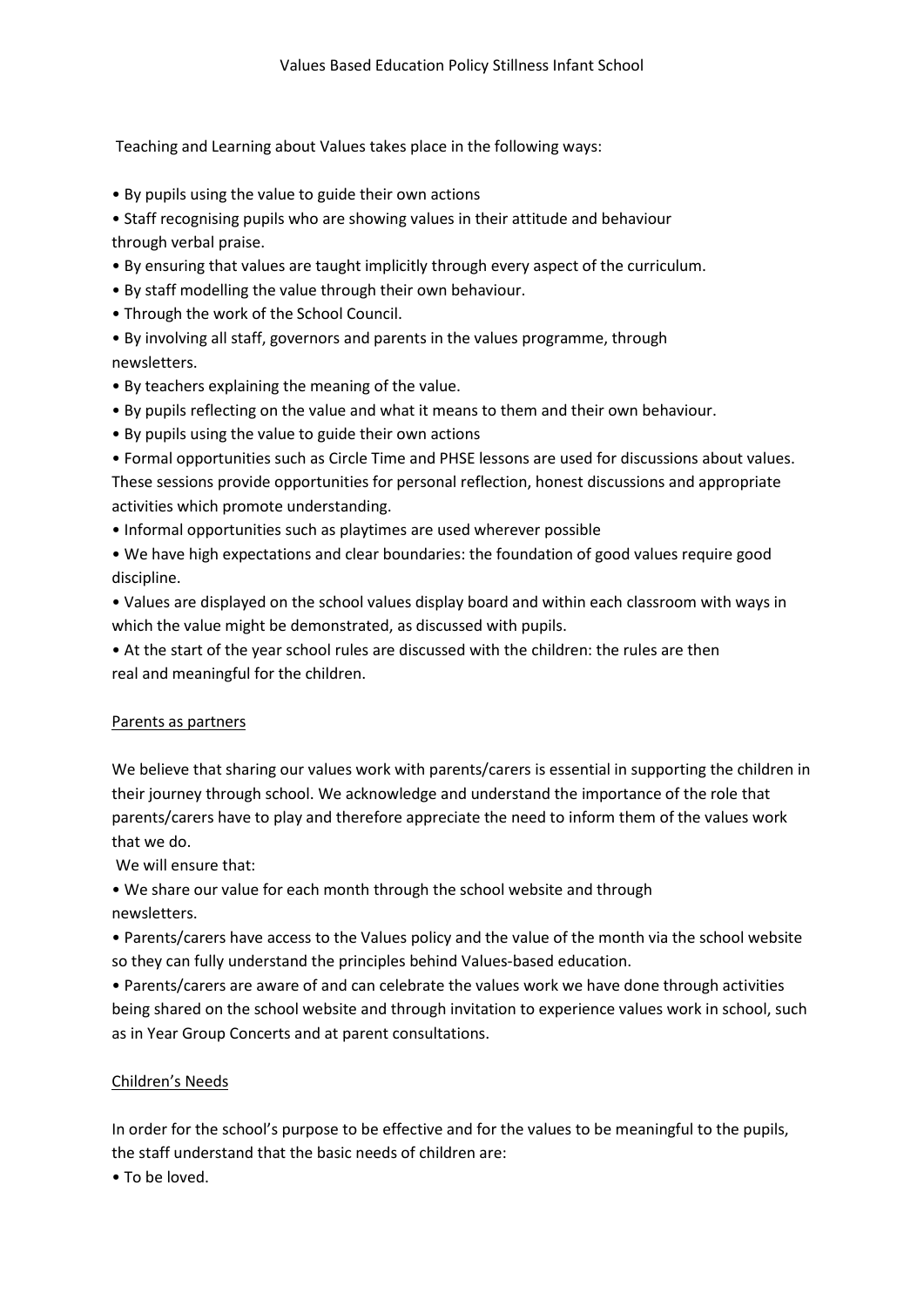#### Values Based Education Policy Stillness Infant School

- To feel secure and know clearly what is expected of them.
- To be valued.

• To have a balance of activities – active/passive; quiet/talking; communicating/reflective; taught skills/exploratory work.

- To have help to develop social relationships.
- To develop self‐awareness, emotional intelligence and a knowledge of the world outside of themselves.
- To have creative experiences.
- To be fully involved in the process of education.

#### Teacher Conduct

In order to try to meet the needs of children, staff are consistent in their own behaviour and in their expectations of the children. They:

• Try to live the values: we teach best by being role models and know that values are very much 'caught'.

- Value all the children.
- Display great patience and listen carefully to children.
- Focus on and emphasise the positive.
- Face reality and help pupils to come to terms with difficult issues as they arise, such as death.
- Only disapprove of poor behaviour, never the child.
- Try to make time for one another.
- Are mutually supportive.
- Speak quietly and avoid shouting.
- Are valued by the governors and the community.
- Have a good sense of humour.

• Communicate with parents, whenever possible, to ensure that they appreciate the school's values and to ensure that there is a common understanding.

#### Pupil skills

Throughout the school the development of the following skills which contribute towards reflective thinking about values are encouraged:

- Displaying politeness and good manners to everyone in school.
- Speaking quietly where appropriate, and politely to others.
- Listening carefully to and thinking about what others are saying.
- Reflection.
- Empathy and tolerance.
- Using imagination.
- Stillness and being comfortable in silence.
- Being able to express feelings constructively, thereby learning to manage feelings and resolve conflicts through discussion, understanding and practise.
- Articulating thoughts clearly in order to enhance communication skills.
- Walking quietly about the school building.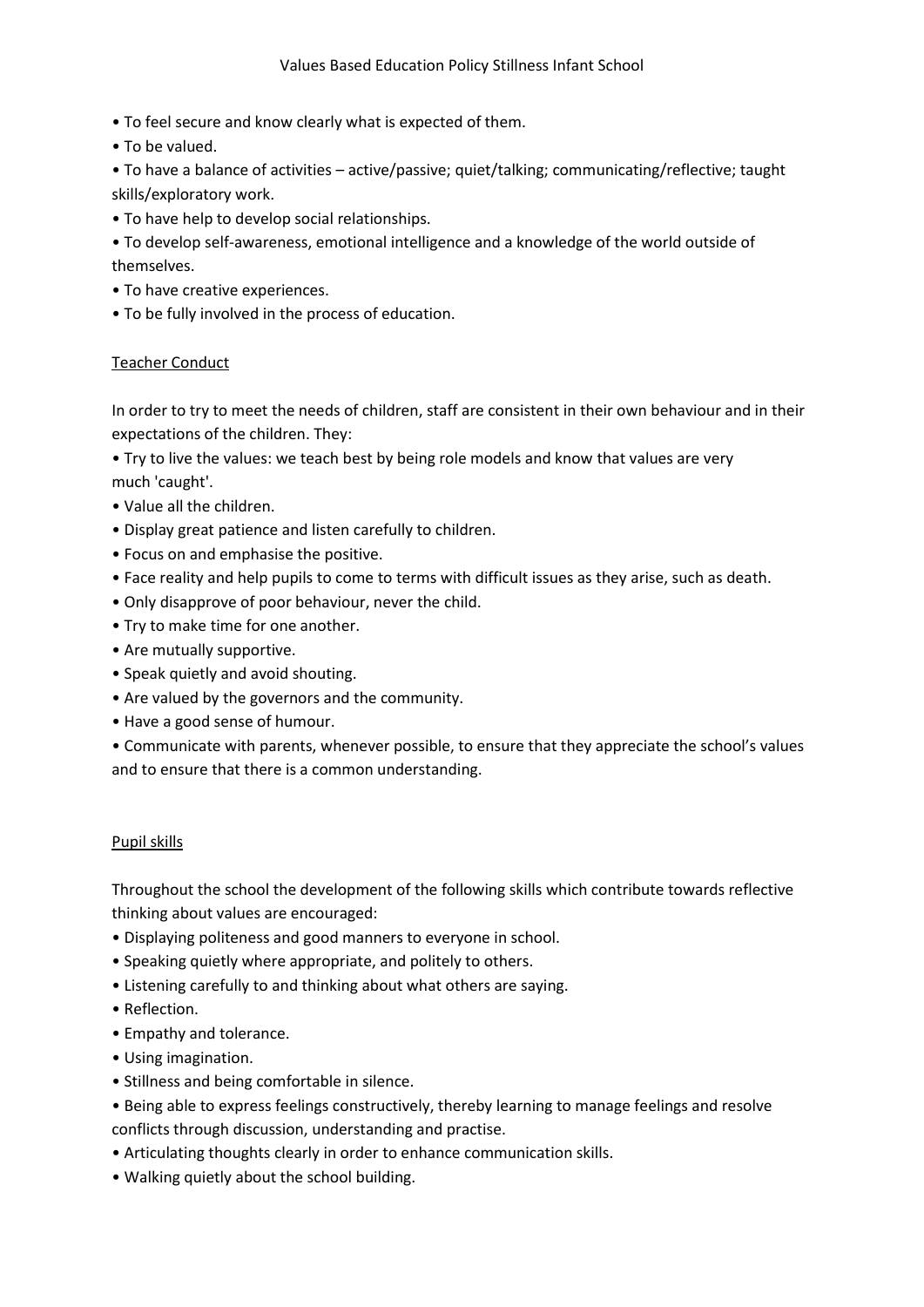- Developing positive attitudes to work and play.
- Accepting personal responsibility for actions.
- Care and respect of other people's property.

### Activities that promote Reflective Thinking

Teachers are especially mindful of the activities that promote positive thinking and incorporate these into their teaching as much as possible. These include:

- Creating a peaceful climate in the classroom and on the school site.
- Taking children to environmentally beautiful places to experience peaceful places and encourage them to value them.

• Pupils are involved in the assessment of their own work and in setting their own targets for their work and behaviour.

- Giving time in class for pupil to respond to some of the basic needs within us: friendship, love co‐ operation, to clarify their understanding of values.
- Giving opportunities for decision making.
- School's behaviour policy that clearly defines how the school puts emphasis on behaving well and positive thinking.
- Helping children to be relaxed and unstressed but focussed on their activities.
- Allowing opportunities for children to sit and work in silence to think through their own thoughts.

• Opportunity for role‐play so that skills associated with negotiation, cooperation and assertiveness are developed. This helps children to understand the potential consequences of giving way to peer pressure.

#### Benefits for the Pupils

The benefits that come when children are expected to be reflective about values are:

- Children behaving more calmly and purposely.
- Children able to concentrate and reflect more on their own behaviour.
- Children being more self‐aware and self‐accepting.
- Children being more considerate to others and less ego‐centred.
- Children taking a greater responsibility for their own actions.
- The improvement of self‐confidence and self‐esteem.
- Pupils knowing themselves better and being able to relate to others more effectively.

#### Conclusion

The approaches outlined in this policy describe how Stillness Infant School will use core values as a basis for its work. The success of our approach to teaching and learning will be evident in the school's positive ethos and in the personal qualities that pupils display on a daily basis within and outside school. Our hope for the future is that by engaging with other schools and agencies, we can endorse Values Education in order to promote the importance of core values throughout the wider community.